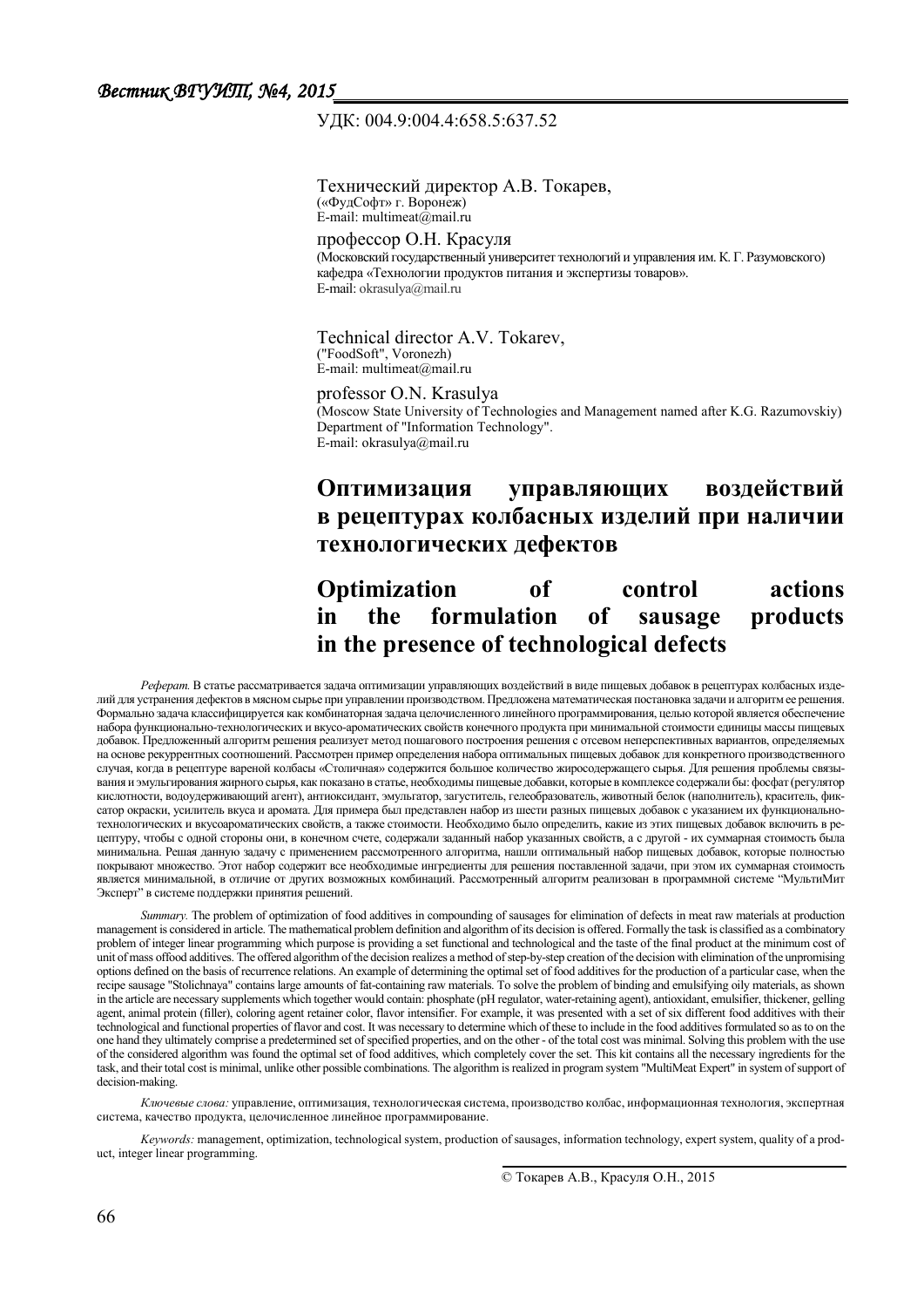## $B$ естник *ВГУИЛ*, №4, 2015

При корректировке технологических дефектов в рецептурах колбасных изделий (например, в рецептуре содержится в значительном количестве мясное сырье с пороком  $a$ втолиза-PSE,RSE или DFD, мясо птииы меха**нической обвалки (ММО), жиросодержащее** сырье и т.п.), как правило, известен перечень функционально-технологических свойств, которыми должна обладать эта рецептура. Этот набор свойств формируется за счет управляющих воздействий в виде пищевых добавок с заданными функциональными свойствами [1-4]. В результате возникает задача подбора перечня управляющих воздействий (в виде пищевых добавок), который в сумме содержал бы нужный набор ингредиентов, но при этом суммарная стоимость единицы массы этих добавок была бы минимальна

#### **Математическая постановка задачи**

Рассмотрим формальную постановку этой залачи. Пусть лано множество пишевых добавок Mpd, каждый элемент которого Mpd(i) задан в виде кортежа:

 $Mpd(i) = \langle Mpd(i,k), Mpd(i,K+1) \rangle$ 

$$
\text{где } \text{Mpd}(i,k) = \begin{cases} 1, \text{если добавка } \text{Mpd}(i) \text{ обладает} \\ \text{k-тым функциональным свой-} \\ \text{ством,} \\ 0, \text{ в противном служе} \end{cases}
$$

 $k = 1...K$ , где  $K -$ количество функциональных свойств,

 $Mpd(i,K+1) - \text{qena единuцы массы добавки i.}$ 

Пример такого множества представлен в таблине 1

Пусть задан также требуемый набор функциональных свойств в виде вектора:

 $FS = \langle FS(1) > 1 = 1,...L, L \leq K$ 

$$
FS(I) = \begin{cases} 1, \text{если требyerся наличие функци de } I, \\ \text{ционального свойства I,} \\ 0, \text{ в противном служе} \end{cases}
$$

Пусть Ppd – некоторое подмножество Mpd:Ppd ⊂ Mpd. Определим оператор Fp, формирующий вектор FSp:

$$
FSp = Fp(Ppd)
$$
 (1)

$$
FSp(1) = 0 1 = 1,...L
$$

 $FSp(1) = FSp(1)$   $\vee$  Ppd(i,l) l=1,..L, i =1,... |Ppd|

Таким образом, вектор FSp представляет собой весь набор функциональных свойств, соответствующих подмножеству Ppd.

Требуется определить такое подмножество Ppd, при котором:  $Fp(Ppd) = FS(2)$ 

и критерий 
$$
Q = \sum_{i=1}^{|Ppd|} Ppd(i, K+1) \to \min (3)
$$

#### Алгоритм решения задачи

Данная задача относится к комбинаторным задачам целочисленного программирования. Рассмотрим процесс пошагового построения решения этой задачи (см. рисунок 1) на плоскости <S,T>, где T=0,.. $|Mpd|$ , S(T) – множество точек, каждой из которых соответствует тройка: <Ppd(T),  $FSp(T),Q(T)$ , nom(T-1)>, описывающая варианты построения решения на mare T.

 $3 \text{mech}$  nom(T-1) – номер точки предыдущего шага, из которой получена точка на шаге Т.

Процесс начинается с точки <0,0>, Ppd(0) =  $\emptyset$ ,  $\text{FSp}(0)=0$ ,  $\text{O}(0)=0$ . На первом шаге получаем | Mpd | вариантов формирования множества Ppd, каждое из которых состоит из одного объекта множества Mpd: Ppd $(1,1)$ , Ppd $(1,2)$ ,...  $Ppd(1, |Mpd|)$ . На втором шаге получим  $C^2_{Mpd}$  вариантов, на третьем  $\mathrm{C}^3{}_{\mathrm{[Mpd]}}$  вариантов, на последнем –  $C^{[Mpd]}$ <sub>Mpd</sub> Такое построение представляет собой прямой перебор вариантов решения задачи. Сопоставим каждой точке плоскости  $\leq$ S,T $>$  вершину некоторого графа, а получение одного варианта решения на каждом шаге построения решения представим дугой графа. Полученный граф будем называть графом допустимых состояний (ГДС). Для уменьшения размерности задачи важно на каждом шаге отсеивать недопустимые и не перспективные варианты решений [5, 6].

Рассмотрим процесс получения новой точки  $S(T+1,n)$  из точки  $S(T,i)$ .

Пусть Mpd(n)∈ Mpd \ Ppd(T,j). Образуем

$$
Ppd(T+1,n) = Ppd(T,j) \cup Mpd(n) \qquad (4)
$$

$$
FSp(T+1,n) = Fp(Ppd(T+1,n)) \qquad (5)
$$

Если

$$
FSp(T+1,n)=FSp(T,j) \vee \exists 1(FSp(T+1,n,l) > FS(l)), (6)
$$

то добавление новой добавки либо не увеличило функциональные возможности нового подмножества, а стоимость набора увеличилась, либо новая добавка обеспечивает лишнее функциональное свойство. Такая вершина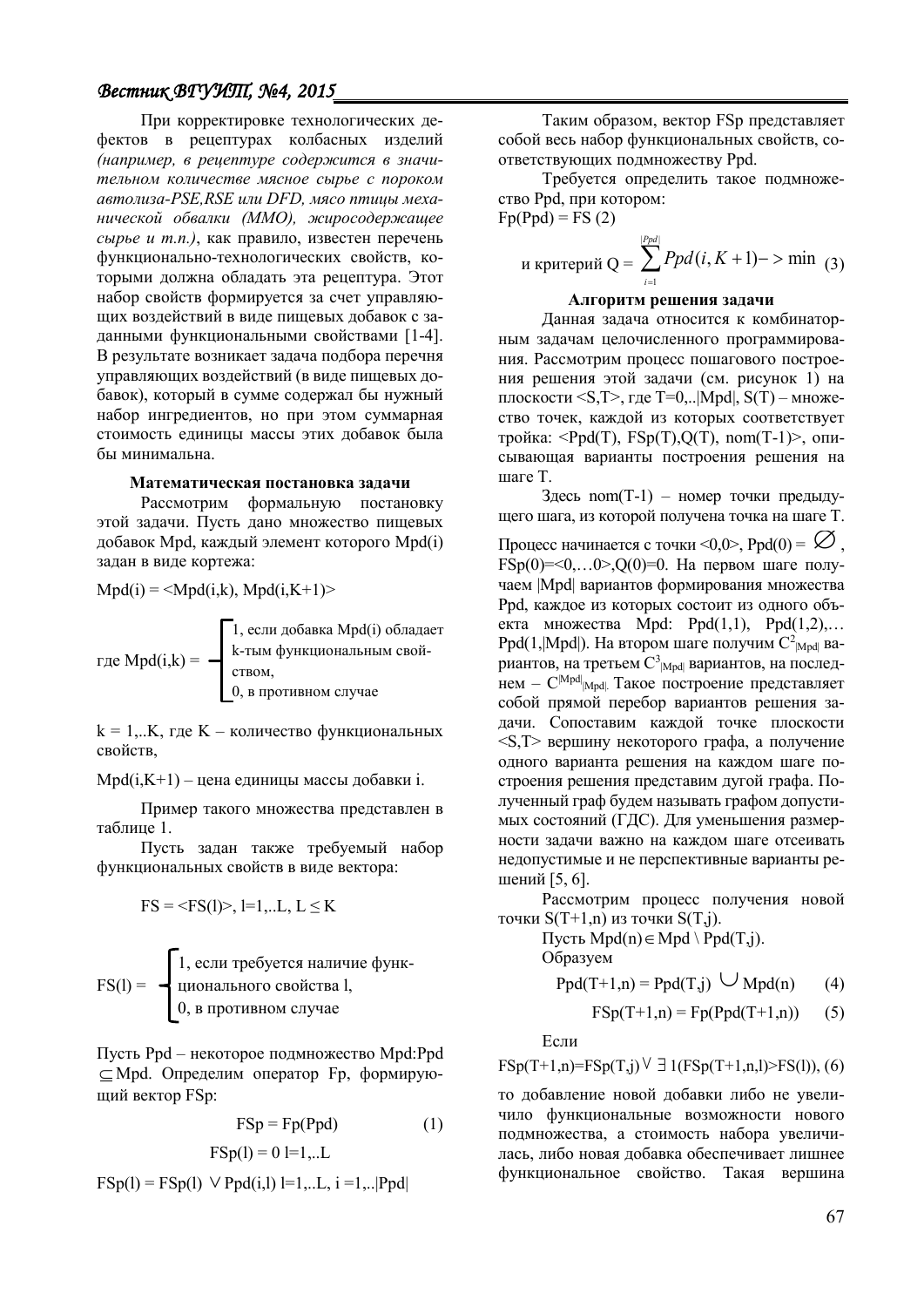## *ǰеȟȠник ǰDZȁИȀ, №4, 2015*

будет считаться недопустимой для дальнейшего развития. В противном случае, новая вершина – допустима. Для допустимой вершины

критерий Q(T+1,n), будем вычислять по следующему рекуррентному соотношению:

$$
Q(T+1,n) = Q(T,j) + Mpd(n,K+1). \tag{7}
$$



Рисунок 1. Пошаговое построение решения на плоскости состояний

Если

$$
FSp(T+1,n) = FS,
$$
 (8)

то такая точка остается на вертикали T+1 как допустимая и далее переходит на следующие уровни в таком же статусе.

Сопоставим каждой дуге перехода от точки  $\langle T, j \rangle$  к точке  $\langle T+1, n \rangle$  величину Mpd(n,K+1), которую будем интерпретировать как длину дуги. В таком случае решение нашей задачи сводится к нахождению кратчайшего пути на  $\Gamma$ ДС от вершины <0.0> до вершины < $\text{Mod}$ ,1>.

Рассмотрим возможность уменьшения количества вершин ГДС на каждом шаге построения решения. Пусть  $Ppd(T+1)$  – множество всех допустимых точек, полученных на шаге Т+1. Рассмотрим две произвольные точки на вертикали  $T+1$ : Ppd(T+1, i) и Ppd(T+1, j), coответствующие им векторы  $\text{FSp}(T+1, i)$  и  $FSp(T+1, i)$ , критерии  $Q(T+1,i)$  и  $Q(T+1,i)$ .

Точка Ppd(T+1, i) является неперспективной по отношению к точке Ppd(T+1,j) если выполняется следующее соотношение:

 $\forall m (Ppd(T+1, j, m) \geq$ 

$$
Ppd(T + 1, i, m) \wedge Q(T + 1, j) \le Q(T + 1, i))
$$
 (9)

Смысл формулы (9) заключается в том, что на множестве  $Ppd(T+1,i)$  больше функциональных возможностей по сравнению с множеством  $Ppd(T+1,i)$  при меньшей суммарной стоимости добавок. Все неперспективные вершины на каждом шаге построения решения отбрасываются. Таким образом, укрупненный алгоритм решения нашей задачи представлен на рисунке 2.

В блоке 4 производится формирование множества допустимых вершин ГДС на вертикали Т в соответствии с формулами  $(4)-(7)$ . В блоке 5 производится отсев неперспективных вершин ГДС в соответствии с формулой (8), а вершина, удовлетворяющая соотношению (8), остается в допустимых. В блоке 6 отсеиваются неперспективные варианты вершин ГДС в соответствии с формулой (9). В блоке 7 проверяется существование на вертикале вершины, для которой вектор FSP совпадает с вектором FS. Если такая вершина есть, то выдается оптимальное решение. В противном случае выдается сообщение об отсутствии решения.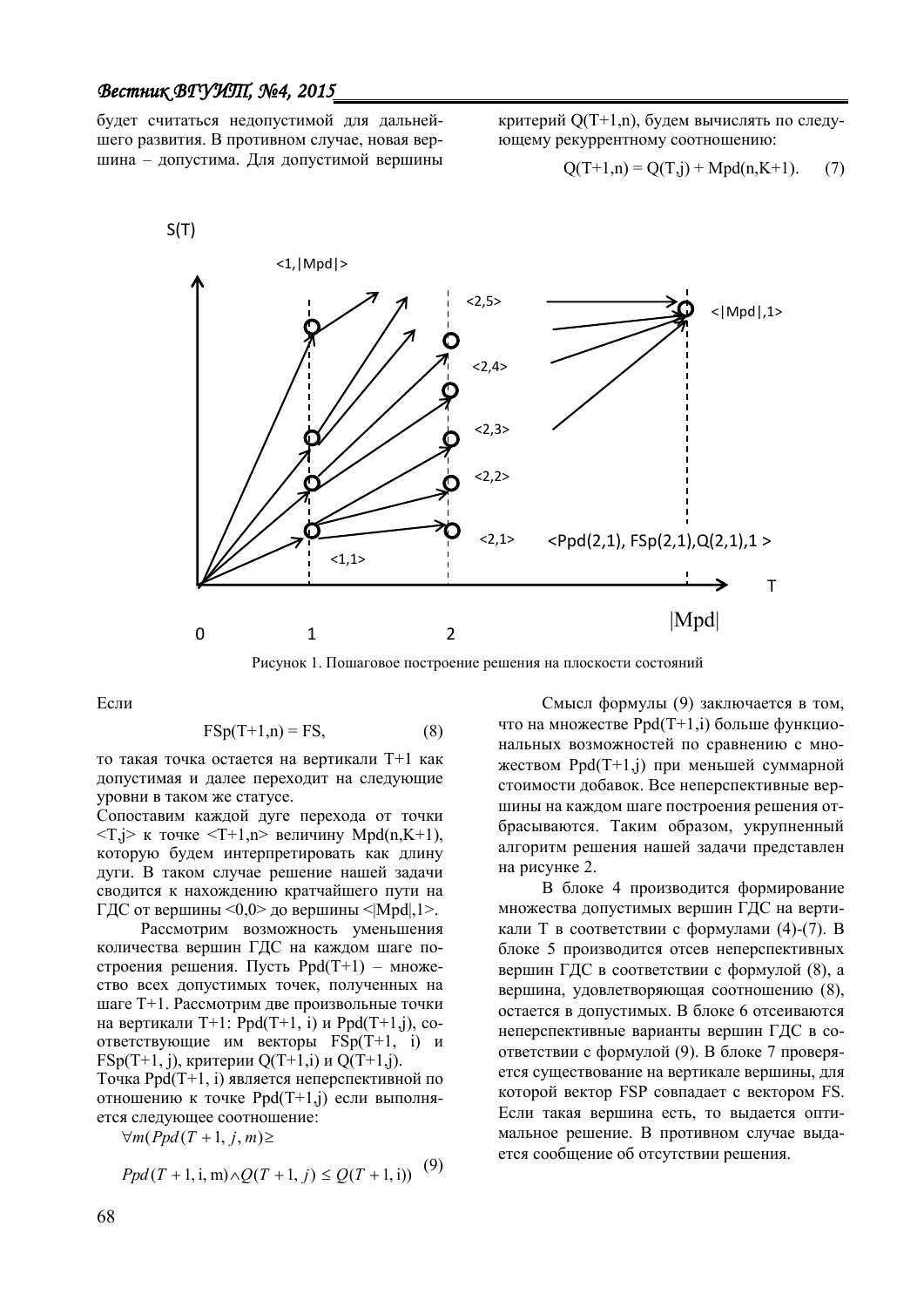## *ǰеȟȠник ǰDZȁИȀ, №4, 2015*

Рассмотрим пример определения набора оптимальных пищевых добавок для случая, когда в рецептуре вареной колбасы «Столичная» содержится большое количество жиросодержащего сырья. Пусть набор состоит из шести пищевых добавок со следующими названиями торговых марок: «Тарипрот супер», «Эмульмикс», «Столичная комби», «Рот-колор», «Росмикс система Жир Е», «Росмиксарома Столичная», свойства которых указаны в таблице 1 (0 – свойство в добавке отсутствует, 1 – свойство присутствует). Для решения проблемы связывания и эмульгирования жирного сырья, как ранее было показано, необходимы пищевые добавки, которые в комплексе содержали бы: фосфат (регулятор кислотности, водоудерживающий агент), антиоксидант, эмульгатор, загуститель, гелеобразователь, животный белок (наполнитель), краситель, фиксатор окраски, усилитель вкуса и аромата.



Рисунок 2. Укрупненный алгоритм решения задачи определения оптимального набора управляющих воздействий в виде пищевых добавок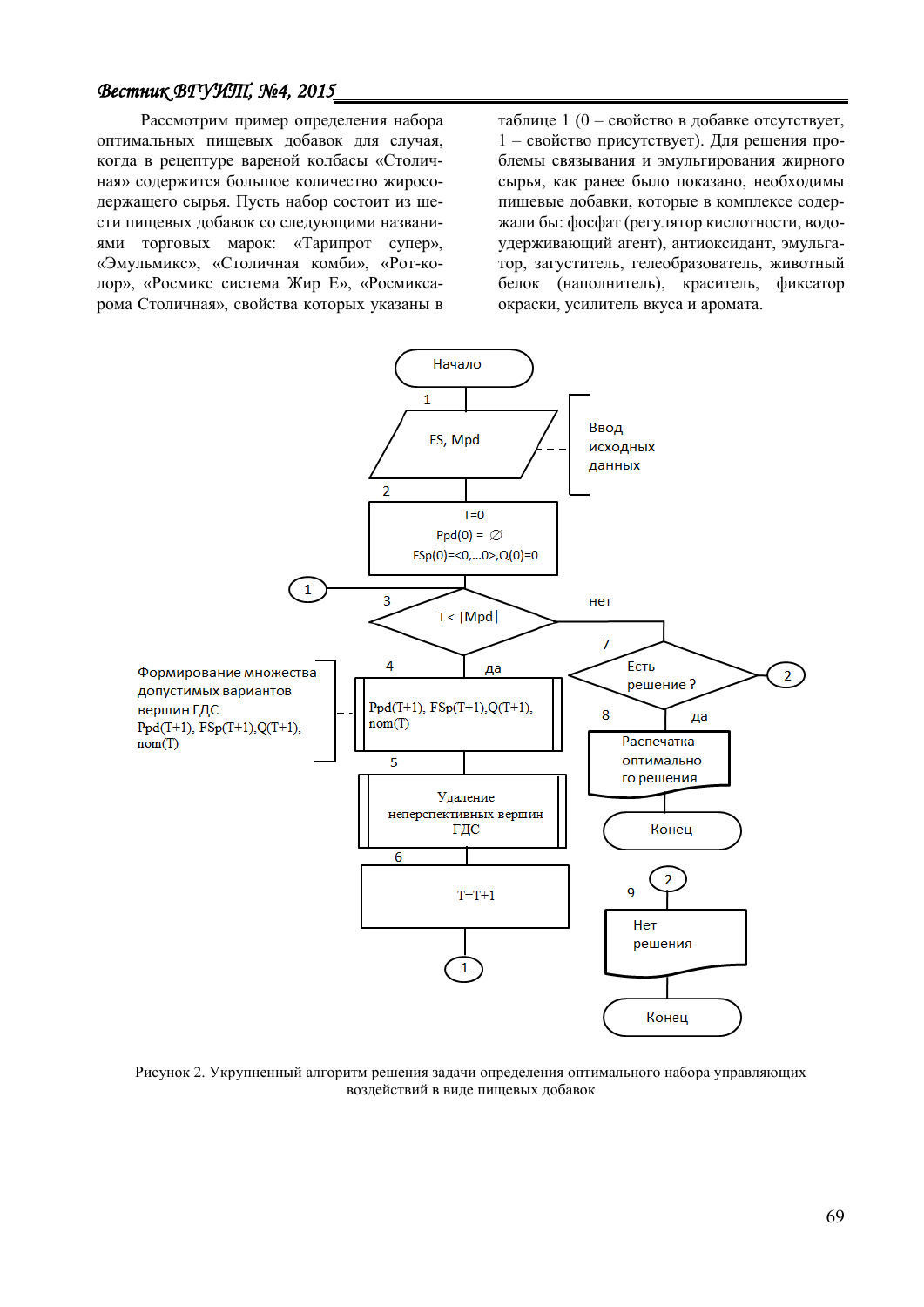Таблина 1

| Номер<br>до-<br>бавки | Пище-<br>вые<br>до-<br>бавки                            | Функционально-технологические и вкусоароматические свойства пищевых добавок |                        |                  |                       |                                      |                  |                  |                          |                                                         |                 |
|-----------------------|---------------------------------------------------------|-----------------------------------------------------------------------------|------------------------|------------------|-----------------------|--------------------------------------|------------------|------------------|--------------------------|---------------------------------------------------------|-----------------|
|                       |                                                         | B <sub>o</sub> -<br>ДО-<br>удер-<br>ЖИ-<br>ваю-<br>щие<br>агент             | Анти-<br>окси-<br>дант | Эмуль-<br>гатор  | Загу-<br>сти-<br>тель | Геле-<br>об-<br>разо-<br>Ba-<br>тель | Напол-<br>нитель | Краси-<br>тель   | Фикса-<br>тор<br>окраски | $y_{cM}$ -<br>ЛИ-<br>тель<br>вкуса<br>И<br>apo-<br>мата | Цена<br>руб./кг |
| $\mathbf{1}$          | Тари-<br>прот<br>супер                                  | $\boldsymbol{0}$                                                            | $\boldsymbol{0}$       | $\boldsymbol{0}$ | $\mathbf{1}$          | $\mathbf{1}$                         | $\boldsymbol{0}$ | $\boldsymbol{0}$ | $\boldsymbol{0}$         | $\boldsymbol{0}$                                        | 360             |
| $\sqrt{2}$            | Эмуль-<br>микс                                          | $\boldsymbol{0}$                                                            | $\boldsymbol{0}$       | $\mathbf{1}$     | $\boldsymbol{0}$      | $\boldsymbol{0}$                     | $\boldsymbol{0}$ | $\mathbf{0}$     | $\overline{0}$           | $\mathbf{0}$                                            | 200             |
| $\mathfrak{Z}$        | $C_{TO}$ -<br>личная<br>комби                           | $\mathbf{1}$                                                                | $\mathbf{1}$           | $\boldsymbol{0}$ | $\boldsymbol{0}$      | $\boldsymbol{0}$                     | $\boldsymbol{0}$ | $\mathbf{1}$     | $\mathbf{1}$             | $\mathbf{1}$                                            | 330             |
| $\overline{4}$        | Рот-ко-<br>лор                                          | $\boldsymbol{0}$                                                            | $\boldsymbol{0}$       | $\boldsymbol{0}$ | $\boldsymbol{0}$      | $\boldsymbol{0}$                     | $\boldsymbol{0}$ | $\mathbf{1}$     | $\overline{0}$           | $\mathbf{0}$                                            | 265             |
| $\sqrt{5}$            | $Po-$<br>смикс<br>$CM-$<br>стема<br>Жир Е               | $\mathbf{1}$                                                                | $\overline{1}$         | $\overline{1}$   | $\mathbf{1}$          | $\overline{1}$                       | $\overline{1}$   | $\overline{1}$   | $\overline{1}$           | $\overline{0}$                                          | 306             |
| 6                     | $Po-$<br>СМИК-<br>сарома<br>C <sub>TO</sub> -<br>личная | $\overline{0}$                                                              | $\overline{0}$         | $\overline{0}$   | $\overline{0}$        | $\overline{0}$                       | $\overline{0}$   | $\overline{0}$   | $\overline{0}$           | $\mathbf{1}$                                            | 330             |

Свойства пищевых добавок и их стоимость

Необходимо определить, какие пищевые добавки включить в рецептуру, чтобы с одной стороны они, в конечном счете, содержали заданный набор указанных свойств, а с другой - их суммарная стоимость была минимальна. Решая данную задачу с применением рассмотренного выше алгоритма, получим, что оптимальным набором добавок будут: «Росмикс система Жир Е» и «Росмиксарома Столичная» – они полностью покрывают множество. Этот набор содержит все необходимые ингредиенты для решения поставленной задачи, при этомих суммарная стоимость будет минимальная (636 руб/кг), в отличие от других возможных комбинаций.

#### Результаты и обсуждение

Рассмотренная постановка задачи и алгоритм ее решения позволил включить эту задачу в программный комплекс «"Мульти-Мит Эксперт"» [7] системы поддержки принятия решений экспертной системы для технолога мясоперерабатывающего предприятия. По своему классу она относится к комбинаторным задачам целочисленного линейного программирования. Предложенный алгоритм решения развивает идеи динамического программирования и позволяет отсеивать неперспективные варианты, используя рекуррентные соотношения на каждом шаге построения решения.

## **БЛАГОДАРНОСТЬ**

Выражаем благодарность ООО «Сириус» за финансовую поддержку при разработке экспертной системы «МультиМитЭксперт».